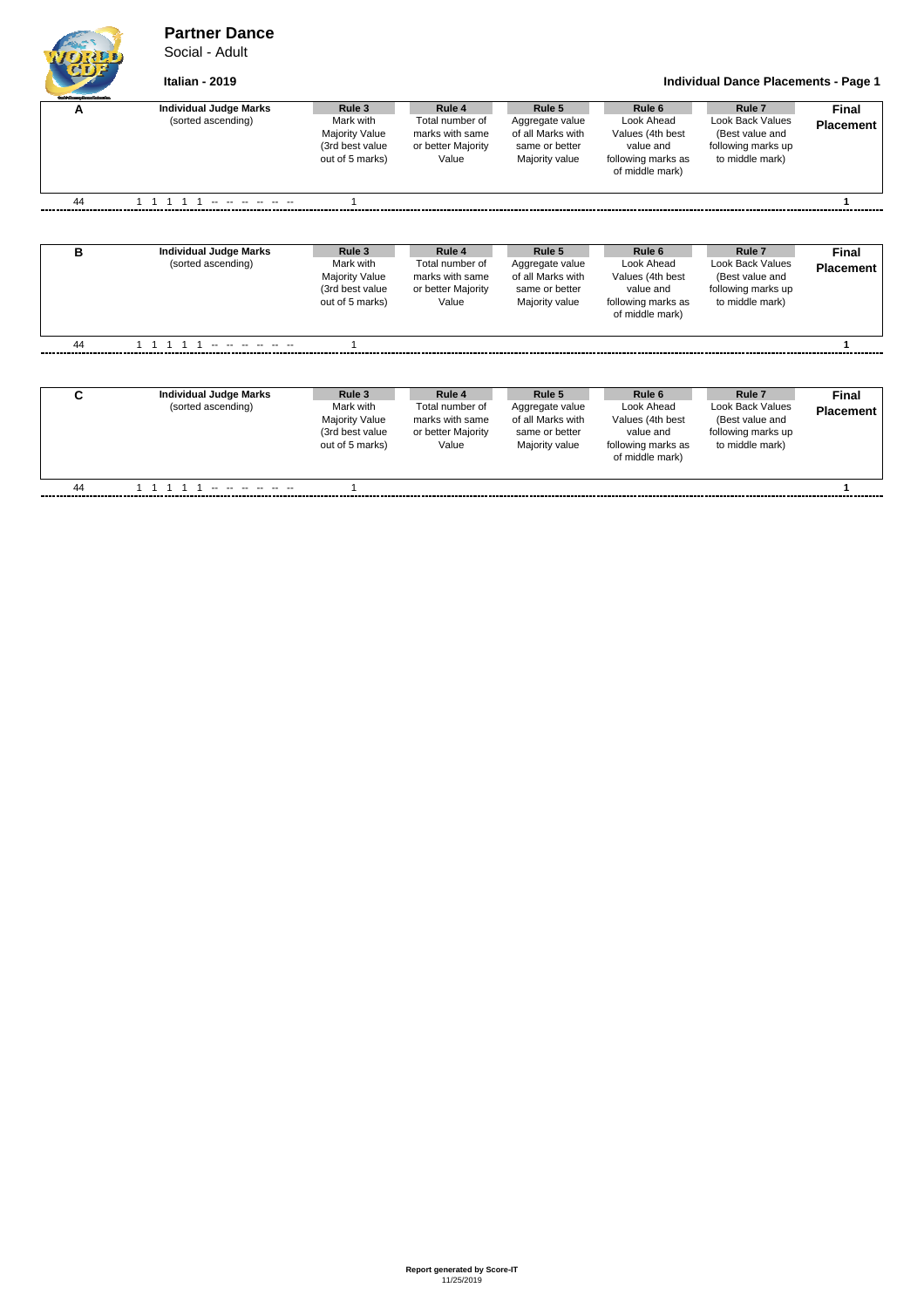## **Partner Dance**

Social - Adult

**Italian - 2019 Penalties - Page 2**

| _______                                                        |  | ,,,,,,, |  |  |  |  |  |  |  |  |  |  |  |
|----------------------------------------------------------------|--|---------|--|--|--|--|--|--|--|--|--|--|--|
| . .                                                            |  |         |  |  |  |  |  |  |  |  |  |  |  |
| <b>No</b><br>alties were applied in this dance.<br>nn<br>. v v |  |         |  |  |  |  |  |  |  |  |  |  |  |

| ◡                                        |  |  |  |  |  | 11770 |  |  |  |  |  |
|------------------------------------------|--|--|--|--|--|-------|--|--|--|--|--|
|                                          |  |  |  |  |  |       |  |  |  |  |  |
| No penalties were applied in this dance. |  |  |  |  |  |       |  |  |  |  |  |
|                                          |  |  |  |  |  |       |  |  |  |  |  |

| th<br>uance. |  |  |  |  |  |  |  |  |  |  |  |  |
|--------------|--|--|--|--|--|--|--|--|--|--|--|--|

No penalties were applied in this dance.

No penalties were applied in this dance.

No penalties were applied in this dance.

| Penalty      | <b>Non-Conference Penalty Codes</b> |                       | <b>Conference Penalty Codes</b> |                                                               |  |  |  |
|--------------|-------------------------------------|-----------------------|---------------------------------|---------------------------------------------------------------|--|--|--|
| <b>Codes</b> | 1 Placement Reduction               | <b>Last Placement</b> | Reasons                         | Codes                                                         |  |  |  |
|              | - Costume and Appearance<br>C.      | - Prop Use<br>P.      | Self Selected Music             | Single Lower Placement<br>S                                   |  |  |  |
|              | - Basic Pattern<br>в                | Dance Delivery        | Loss of Hat                     | Last Place<br>Q                                               |  |  |  |
|              | - Courtesy & Floorcraft             | Costume Minimums<br>н | Leaving the Dance Floor         | <b>Full Disqualification</b><br>х<br>$\overline{\phantom{a}}$ |  |  |  |
|              | - Acceptable Behavior<br>A          | (Boots & Hats)        |                                 | Expulsion<br>E                                                |  |  |  |
|              | - Movement<br>м                     |                       |                                 |                                                               |  |  |  |
|              | Timina<br>$\overline{\phantom{a}}$  |                       |                                 |                                                               |  |  |  |